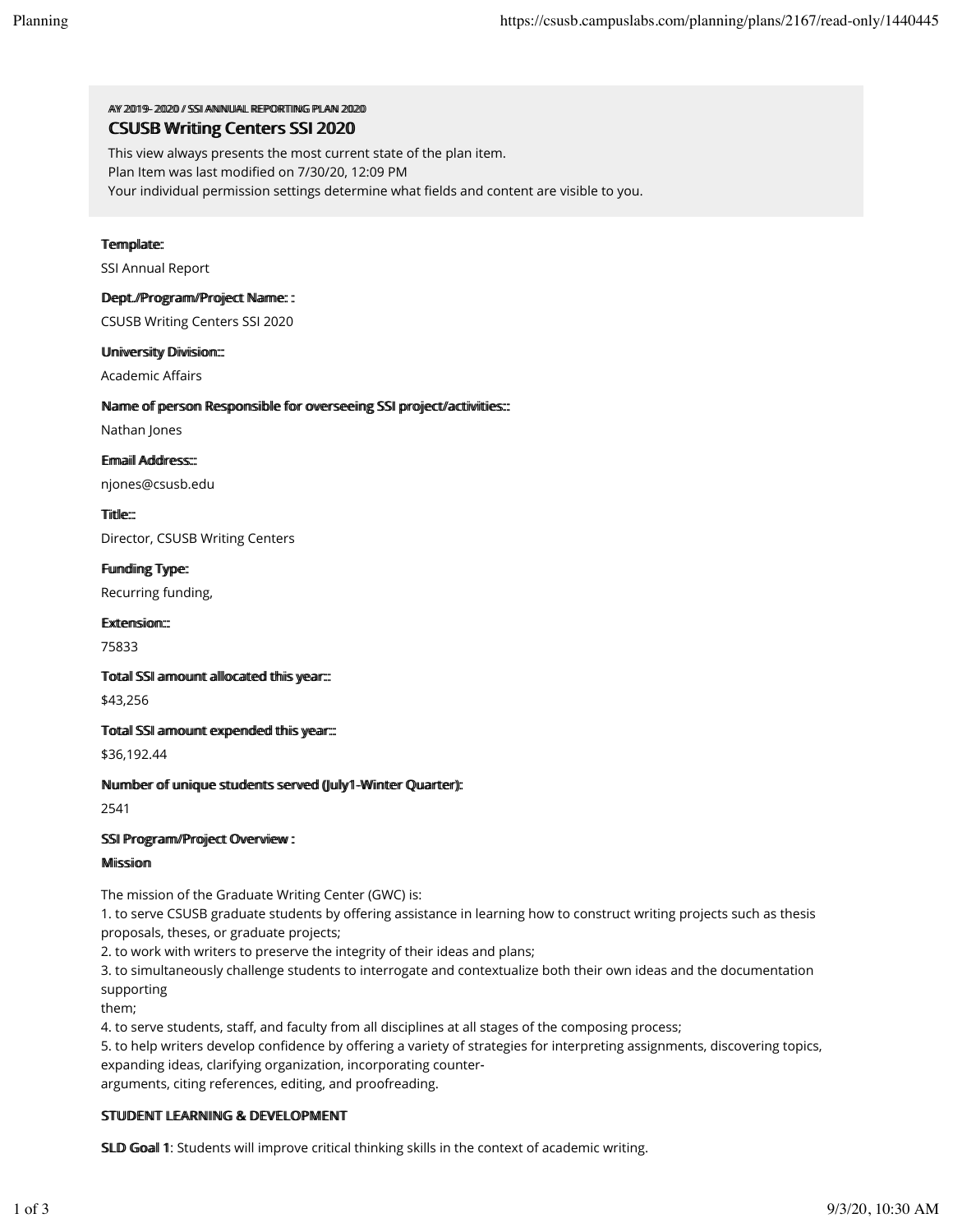Outcome 1.1: Students can identify important problems, questions, and issues in the context of academic writing. Outcome 1.2: Students can analyze, interpret, and make judgments of the relevance and quality of information. Outcome 1.3: Students can assess assumptions and consider alternative perspectives and solutions.

SLD Goal 2: Students will develop the ability to communicate effectively through writing.

Outcome 2.1: Students convey meaning in ways that others understand by writing coherently and effectively.

Outcome 2.2 Students effectively articulate abstract ideas.

Outcome 2.3 Students understand how to make appropriate choices in the written language of particular disciplines.

OPERATIONAL GOAL 1: The Graduate Writing Center provides services to the CSUSB writing community that meets the needs of its users.

Outcome 1.1: Students who use the Graduate Writing Center are highly satisfied with their experiences.

**OPERATIONAL GOAL 2:** There is a greater level of awareness of the Graduate Writing Center in the University community. Outcome 2.1: All CSUSB graduate students are aware of the Graduate Writing Center and understand its function. Outcome 2.3: All faculty members are aware of the Graduate Writing Center and understand its function.

OPERATIONAL GOAL 3: A greater number of graduate students utilize the Graduate Writing Center. Outcome 3.1: Increased level of student utilization of the Graduate Writing Center.

## SSI-Fuunded Actiiviitiies:

• The Writing Centers continue to provide one-to-one tutoring to graduate-level students. The schedule reserved for Graduate Students has expanded to being open for 46 each week with some hours allowing for two or more appointments. Students still have the option of either thirty‐minute or one‐hour long appointments, in addition to walk‐in appointments.

• We have continued to increase GWC exposure to students and faculty through campus listserv postings, in-class introductory workshops, distribution of brochures, flyers, online videos and digital resources, and by word-of-mouth by students, professors, and consultants.

• As part of their ongoing professional development, several of our graduate student consultants working in the GWC submitted proposals that were accepted to the 2020 Southern California

Writing Centers Association Tutor Conference at the University of California, Los Angeles.

• We continue to provide online tutoring (via email, using the "comment" feature in MS Word and using PDF annotation) for writers through the CSUSB Writing Centers. We have also successfully expanded from last years pilot to offer distance tutoring sessions via Zoom in which writers can work synchronously with consultants.

## Progress Toward Outtcomes//Cummullattive Fiindlings:::

Across the 5875 appointment units conducted, the Writing Centers continue to work successfully with student writers to develop their ability to communicate effectively through writing, meeting students needs and ensuring their satisfaction with their experience working with our writing consultants. Utilizing a survey module integrated into our scheduling web application, WCOnline, writers making use of the Writing Centers were surveyed on a daily basis. The rate at which writers say they left their writing conferences with a clearer idea of what to do next for the paper or project they worked on for their particular visit remains very strong at 97%. Additionally, 90% rate the usefulness of their writing conference in working on their paper or project to be very good or excellent and 92% of writers rated their overall satisfaction with their writing conference to be very good or excellent. Regarding their ability to make appointments at convenient times, 95% of respondents said that they could and 87% rated our appointment making procedures as excellent or very good. A total of 368 survey responses were collected.

Linked Documents There are no attachments.

Attached Files There are no attachments.

## Recommendations for Continuous Improvement Efforts::

One of the outcomes we articulate is that "Students convey meaning in a way that others understand by writing coherently and effectively; students effectively articulate abstract ideas; students understand how to make appropriate choices in the written language of particular disciplines." In order to adequately measure and assess our success in this area, we continue to need to seek the input and feedback of faculty members, probably by way of surveys, interviews, and perhaps focus